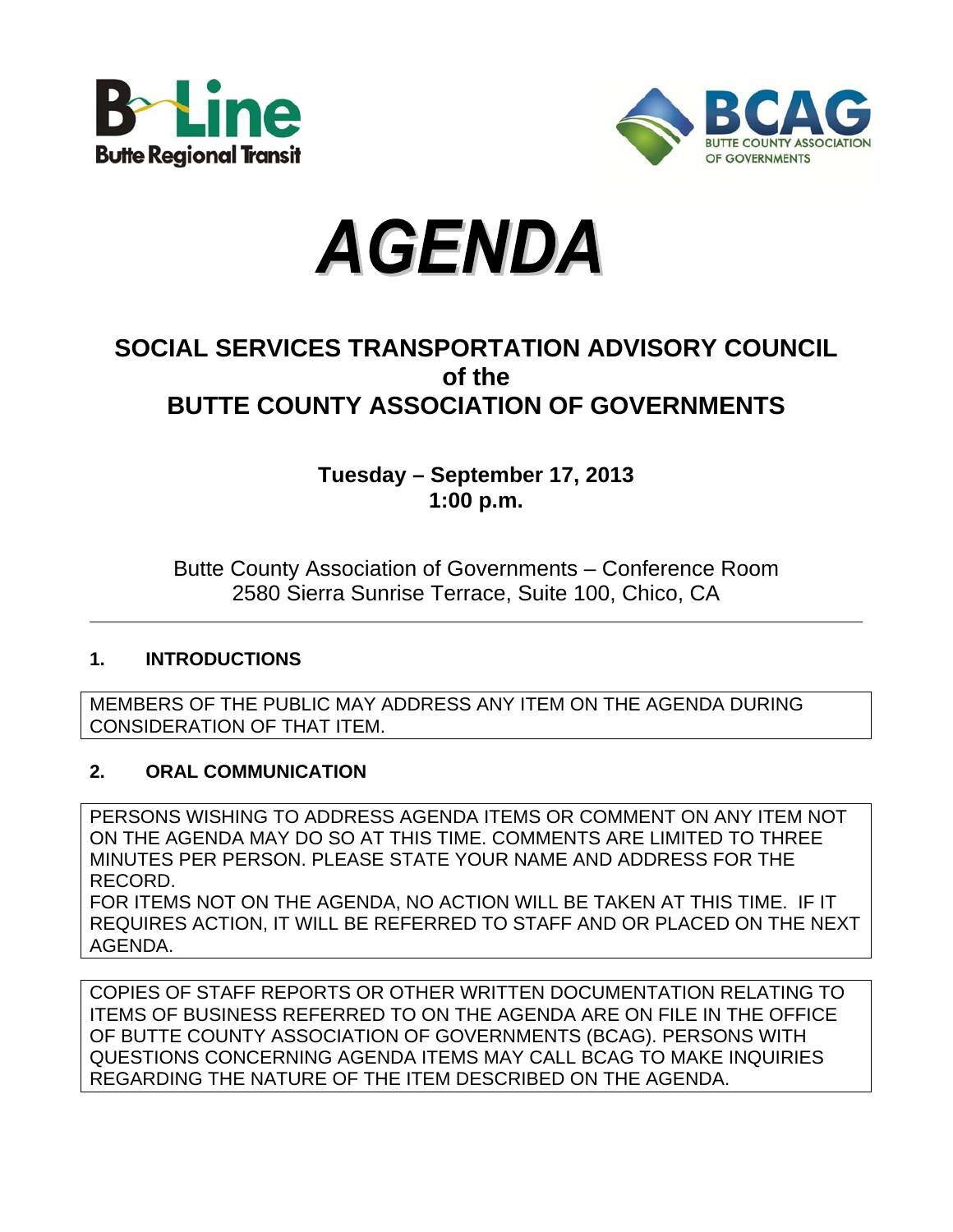#### **ITEMS FOR ACTION AND INFORMATION STAFF**

- 3. SSTAC Minutes January 8, 2013 *Jim Peplow*  4. Unmet Transit Needs and Proposed Fare *Jim Peplow*  Increase Public Workshop Schedule
- 5. Other Items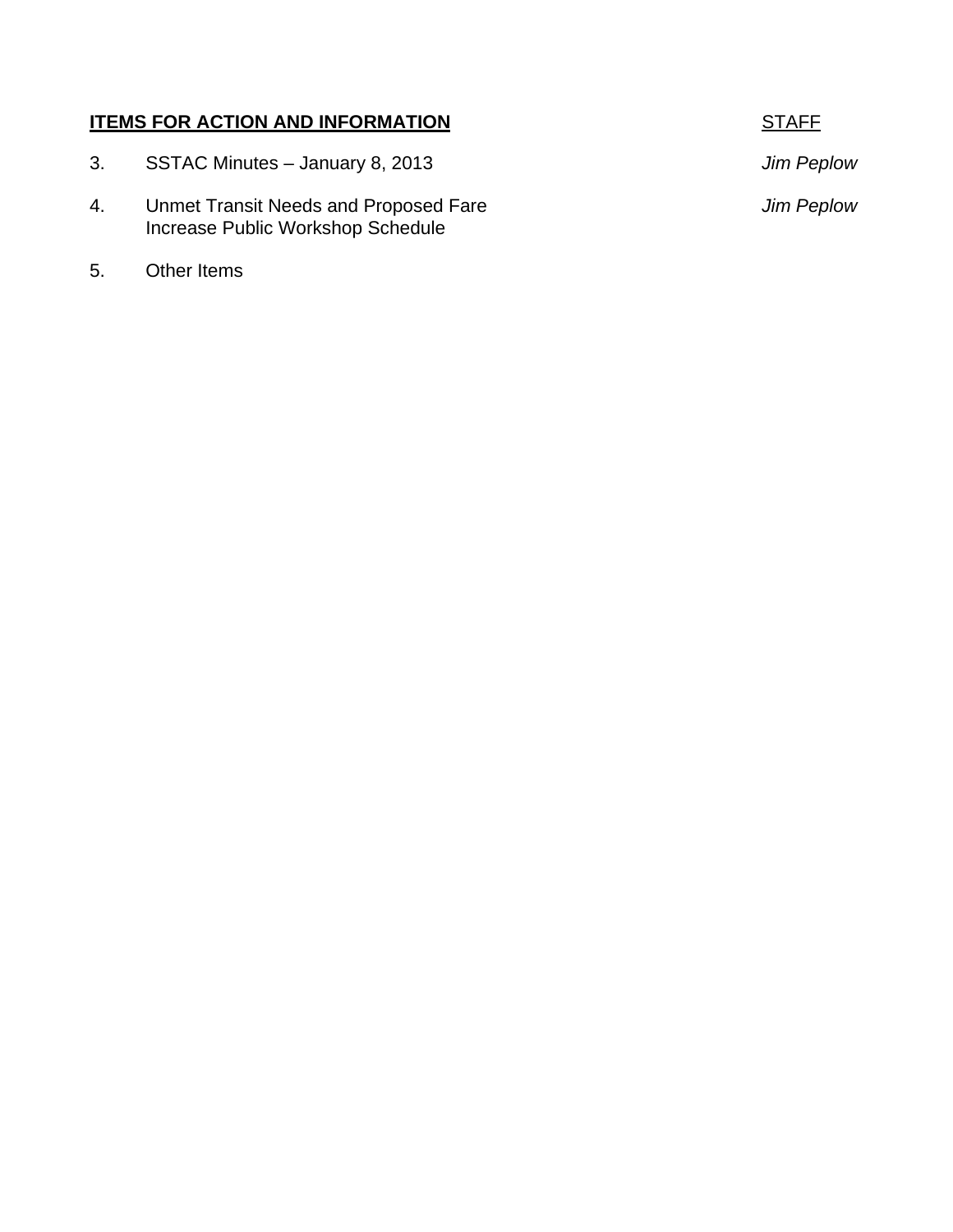



**ITEM # 3** 

#### **Butte County Association of Governments Social Services Transportation Advisory Council (SSTAC) Draft Summary Meeting Minutes**

#### **Tuesday, January 8, 2013 at 3:30 pm**

#### **MEMBERS PRESENT**

Shawn O'Brien **Butte County Public Works** Jeannie Lee Schroeder Mains'l Services Inc Joyce Macomber **Citizen-Oroville** Cameron Wise Work Training Center Dorothy Churchill **Changes** Citizen-Chico

#### **MEMBERS ABSENT**

Mike Trainor Citizen-Gridley Bernard Beerman Citizen-Chico

#### **STAFF PRESENT**

Mary Neumann Passages Adult Resource Ctr. William A. Moline **Butte County DESS – CALWORKS** Cindy Jones **Butte County Public Works (3:45)** 

Jim Peplow Senior Planner Cheryl Massae **Human Resources Manager Human Resources Manager** 

#### **OTHERS PRESENT**

None

*The following minutes are a summary of the SSTAC meeting.* 

The Social Services Transportation Advisory Council (SSTAC) of the Butte County Association of Governments (BCAG) was held at the BCAG office on January 8, 2013, located at 2580 Sierra Sunrise Terrace, Suite 100 in Chico, California.

#### **Item #1 – Introductions**

Mr. Peplow announced that two transit staff members were no longer with BCAG and that he would be running the SSTAC meeting. Any questions should be directed to him.

#### **Item #2 – Oral Communication**

Councilmembers discussed that it would be desirable to have more ticket sales outlets throughout the county, specifically at or near the new Oroville Transit Center. Raley's was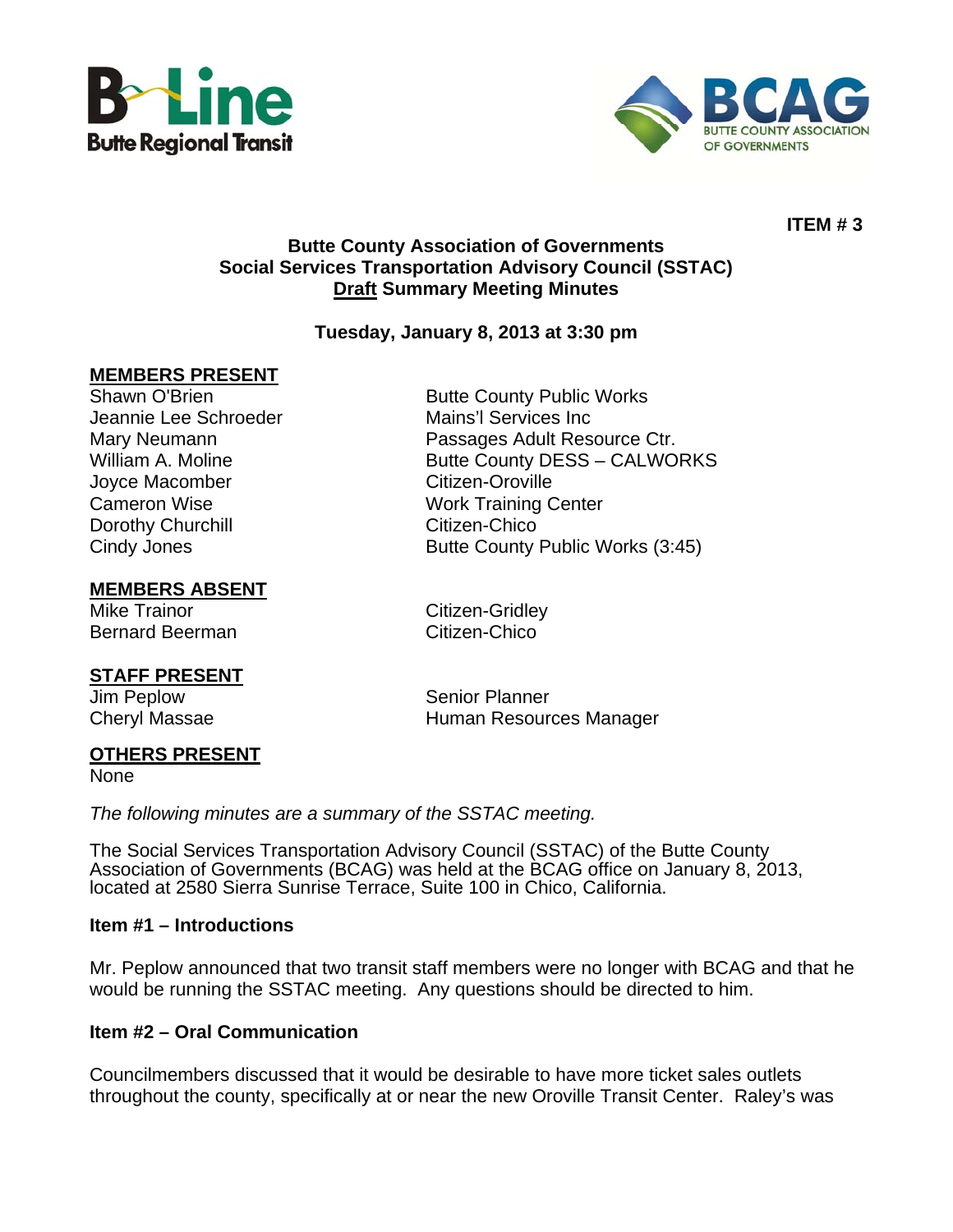suggested as a potential sales outlet there. Councilmember Moline stated that the Chico DESS would be interested in selling tickets.

#### **Item #3 – SSTAC/CTWG Minutes – October 23, 2012 Minutes**

No comments were received. On motion by Councilmember Neumann seconded by Councilmember Moline, the Minutes were unanimously approved.

#### **Item #4 – Unmet Transit Needs Assessment and Findings for FY 2013/14**

Staff discussed the Assessment for FY 13/14. Councilmember Churchill suggested that Passages and the recreation department send people a flyer if they think they would use the Senior Nutrition Lunch Program (formerly at the Dorothy Johnson Center). She said we need to let people know about the lunch and how to get there. Mr. Peplow said he will talk to Community Action Agency for preliminary plans for changes to Route 7.

There was discussion on the Coordinated Transportation Plan and how to coordinate service to Cohasset, Butte College and helpcentral.org. Councilmember Wise asked if a smaller bus could be used to service areas currently not being served. Staff replied that is cost the same as a big bus and would not be feasible.

Councilmember Jones motioned to accept the Unmet Transit Needs Assessment for FY 2013/14 with changes to Route 7, seconded by Councilmember Wise, the motion passed unanimously.

#### **Item #5 – Other Items**

Councilmember Churchill suggested that there be public input on the bus schedules before new ones are printed. There was discussion by the Councilmembers regarding Route 15 being confusing around the Walmart area with the north and south bound buses.

No other items were presented.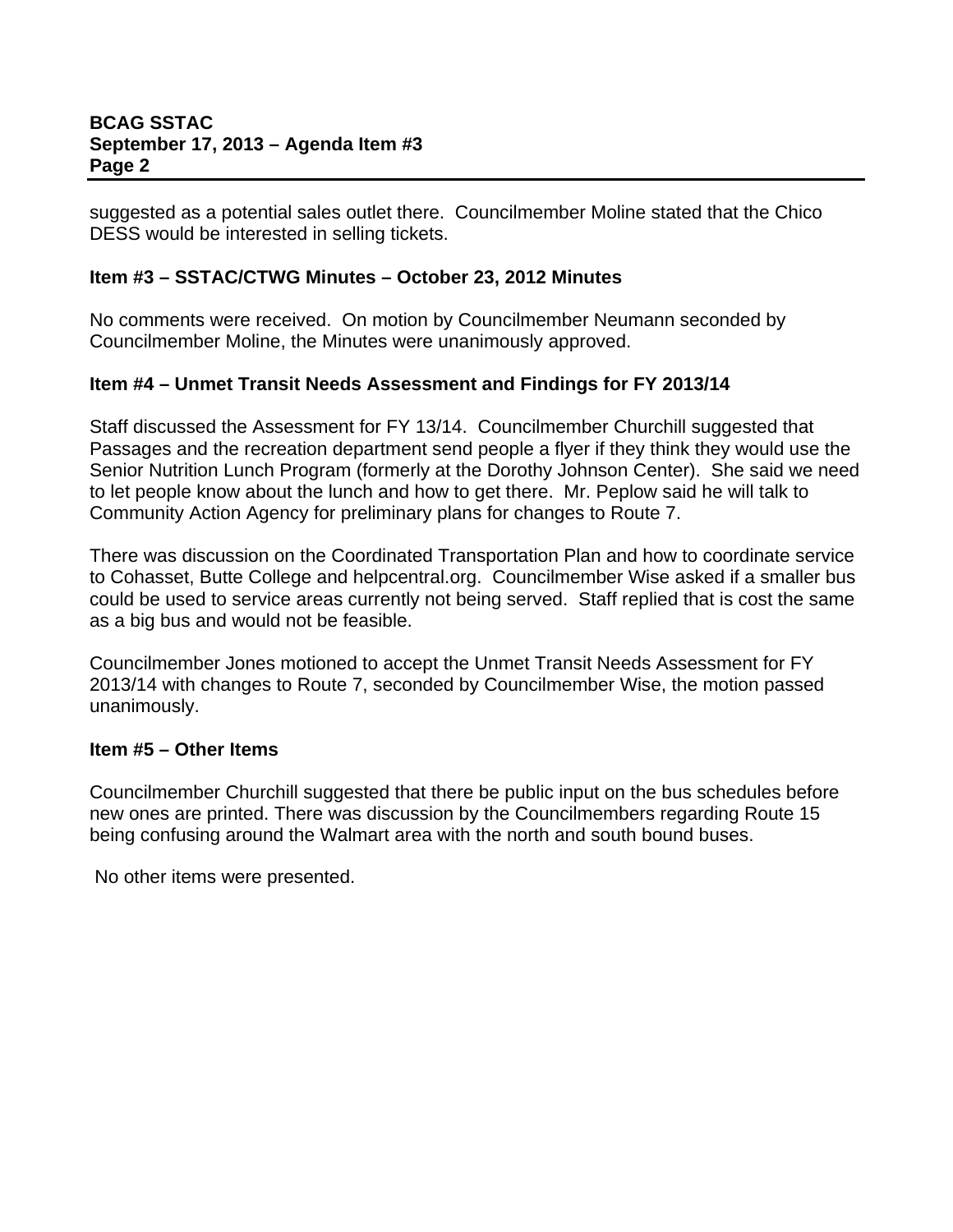



# **Social Services Transportation Advisory Item #4 Committee Action Committee Action**

September 17, 2013

#### **UNMET TRANSIT NEEDS AND PROPOSED FARE INCREASE PUBLIC WORKSHOP SCHEDULE**

**PREPARED BY:** Cheryl Massae, HR Manager Jim Peplow, Senior Planner

**ISSUE:** B-Line will be holding two-part series public workshops in October. The Unmet Transit Needs (UTN) process and Proposed Fare Increase public process requires soliciting of comments from the public.

#### **DISCUSSION**:

Unmet Transit Needs (UTN)

In Butte County the UTN process entails a comprehensive public outreach program and series of open house style meetings throughout the county, in addition to the public hearing before the BCAG Board of Directors. At each of the meetings, testimony is solicited regarding perceived unmet transit needs that may be reasonable to meet. The purpose of this process is to ensure that all unmet transit needs that are reasonable to meet are met before funds are expended for non-transit uses, such as streets and roads.

Once the testimony is obtained, it is analyzed to determine if there are any transit needs that meet the adopted definitions of "Unmet Transit Need" and "Reasonable to Meet". This analysis report, called the Transit Needs Assessment, is reviewed by the Social Services Transportation Advisory Council (SSTAC), which provides a recommendation for Unmet Transit Needs Findings to the BCAG Board of Directors. If the Board determines there are unmet transit needs that are reasonable to meet, the affected jurisdiction must satisfy those needs before any TDA funds may be expended for non-transit purposes.

#### PROPOSED FARE INCREASE

B-Line fares were last increased in the 2009/10 FY, at which time staff recommended that the fares be adjusted every three years in order to keep pace with increased operating costs in order to maintain the required fare box recovery ratios. The attached Table A identifies the fare increase that was approved by the BCAG Board in 2009, and the fare increase that staff and the TAOC is recommending for 2013/14 FY. The proposed fare increase would generate approximately *\$120,000 to\$130,000* annually.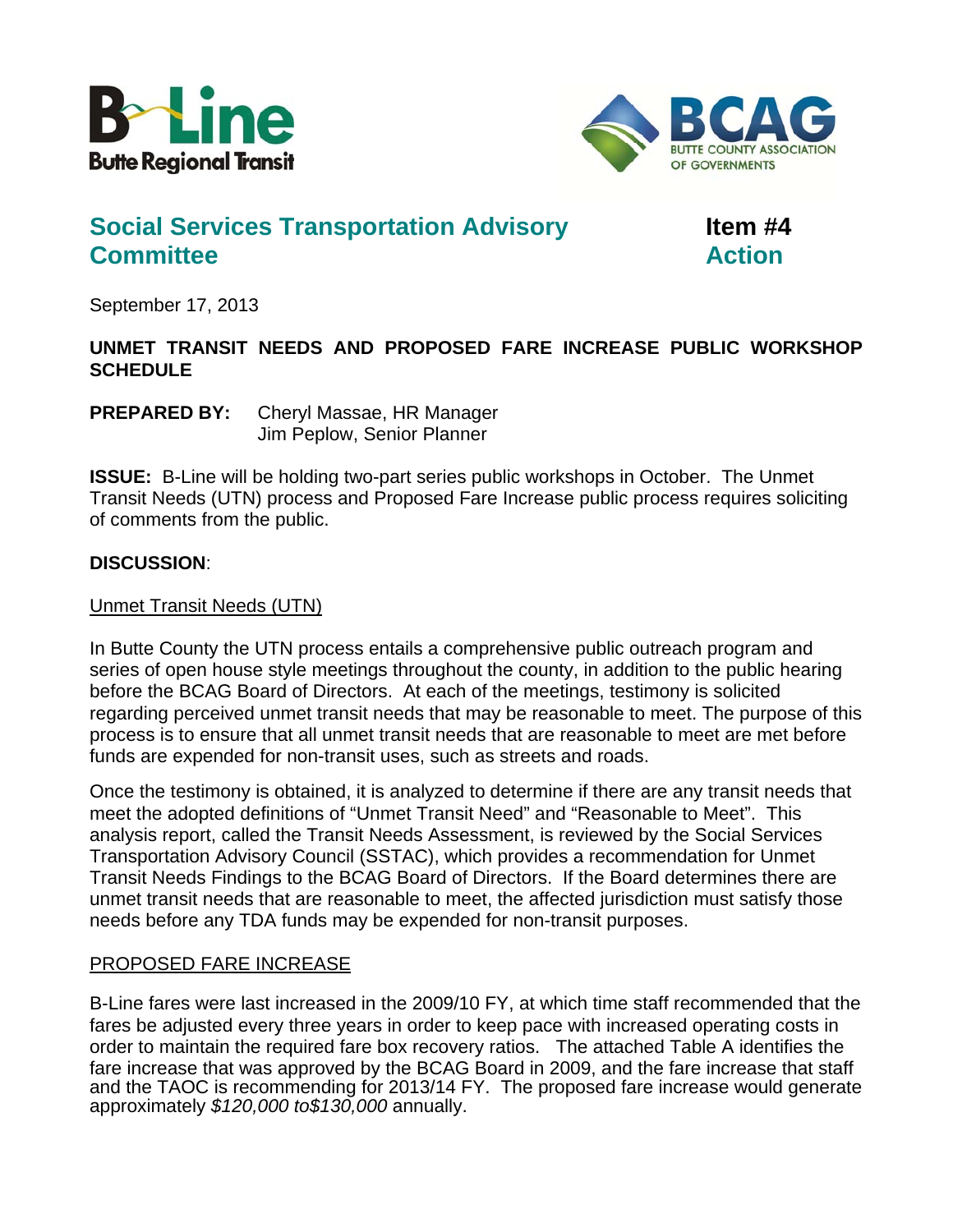#### **BCAG SSTAC September 17, 2013 – Agenda Item #3 Page 2**

BCAG is required by the Federal Transit Administration to go through a public comment process prior to increasing fares.

This year, the UTN and Proposed Fare Increase public workshops will be held together during the month of October. The public hearing will be held October 24, 2013 before the BCAG Board of Directors at its normally scheduled time.

Please see Attachment 1 for the complete schedule, which has been published in the local newspapers, posted on BCAG's website and posted in each of the B-Line buses.

**STAFF RECOMMENDATION:** Staff requests the Social Services Transportation Advisory Council support staff's recommendation to the BCAG Board of Directors to increase fares as proposed in Attachment 1.

Key staff: Cheryl Massae, HR Manager Jim Peplow, Senior Planner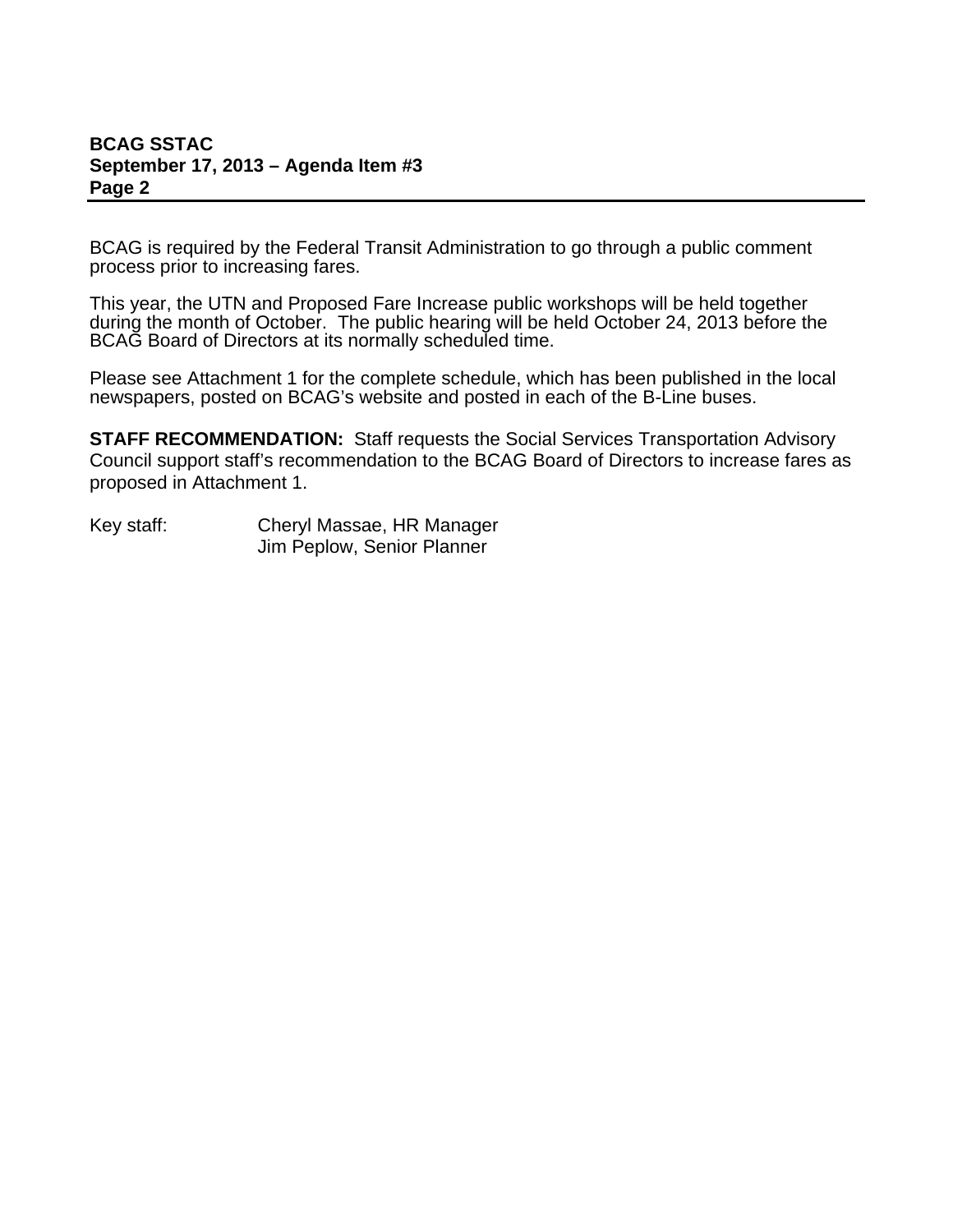



# Is Transit Taking You Where You Need to Go?

# What do you think of a Proposed Fare Increase?

Butte County Association of Governments (BCAG) is requesting comments from the public on unmet transit needs and a proposed fare increase. Members of the public are invited to submit comments by **mail, email, phone, fax, internet or in person** at one of the below meetings.

## Public Workshop Schedule

All testimony received is given equal consideration.

## **Paradise**

Monday, **October 7, 2013**, 2:00 pm – 3:30 pm ~Town Hall, 5555 Skyway

**Gridley**

Monday, **October 7, 2013**, 6:00 pm ~ Gridley City Hall, Community Room ~ 685 Kentucky Street – Meeting in conjunction with Gridley City Council's Study Session

# **Oroville**

Tuesday, **October 8, 2013**, 11:00 am – 12:00 pm ~ City of Oroville Council Chambers ~ 1735 Montgomery Street

**Chico**

Tuesday, **October 8, 2013**, 1:00 pm – 2:30 pm ~ Butte County Library – Chico Branch ~ 1108 Sherman Avenue

# **• Butte County**

Thursday, **October 24, 2013**, 9:00 am ~ Public Hearing held at regular meeting of BCAG, City of Chico Council Chambers ~ 421 Main Street

*Please note that workshops will not end until all comments have been received* 

### **Comments are due by 5:00 p.m. Thursday, October 24, 2013**

If you have comments and are unable to attend, please contact BCAG:

*Mail***:** Butte County Association of Governments, 2580 Sierra Sunrise Terr., Ste 100, Chico, CA 95928 *Email***:** jpeplow@bcag.org *Phone***:** (530) 879‐2468 *Fax***:** (530) 891‐2979 Si Ud. desea comentar sobre el systema de transito "B‐LINE" que no han sido correspondidos, por favor asista unas de las juntas o escriba sus comentarios.